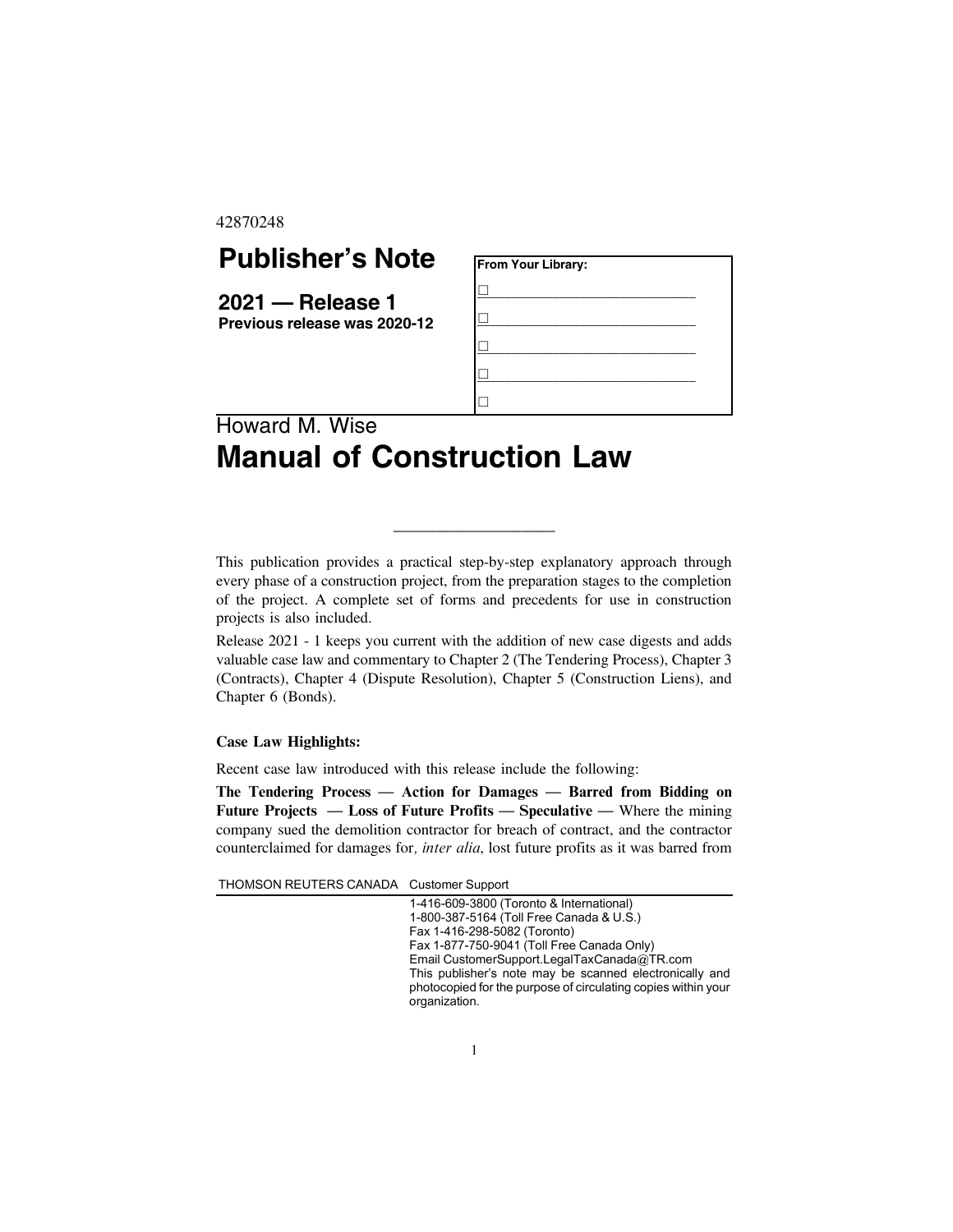bidding on six expected further projects, this part of the counterclaim was struck out as disclosing no cause of action. In this claim, the mining company hired the contractor to demolish a building at its mining facility in Sudbury. The parties signed a contract on March 23, 2018, which defined the scope of the work that the contractor was to perform. The contractor started work on the project in April 2018. In May 2020, the company terminated the contract for cause. The company alleged the contractor repeatedly violated the safety requirements for the project. The company commenced an action in July 2020 for breach of contract. The contractor denied that the company had grounds to terminate the contract, and claimed that the company terminated the contract in bad faith. The contractor delivered a statement of defence and counterclaim. In its counterclaim, the contractor sought \$2.413 million for work performed under the contract for which it has not been paid. In addition, the contractor sought more than \$6 million damages for lost profits in relation to six demolition projects that the contractor was expected to tender in the future. The contractor pleaded that those six projects had an estimated value of \$212,400,000. The contractor pleaded that it could have bid on those six contracts if it was not barred by the company from doing so. The contractor pleaded that it had a positive working relationship with the company for 20 years until the current project. The contractor also pleaded that it had a success rate of 14.64 per cent when bidding on the company's projects over that 20-year relationship, and had earned, on average, a profit of 20 per cent on the company's projects. The contractor, therefore, pleaded that it was entitled to damages in the amount of \$6,219,072 in lost future profits, which represented 20 per cent of 14.6 per cent of the total estimated value of the six identified projects. The company brought a motion to strike the portion of the contractor's counterclaim for lost future profits on the basis that it did not disclose a cause of action. The company's motion was granted.

This part of the counterclaim was entirely speculative. The contractor could not prove that the company would tender any of the identified projects. It was entirely within the company's control whether it proceeded with the six identified demolition projects at all. Even if it did proceed with those projects, it was also entirely within the company's control whether it tendered those projects for bids. The contractor's counsel acknowledged during the hearing that if the company decided not to pursue the identified projects or not to tender those projects for bids, it would have no claim. In essence, the contractor was seeking damages that might never materialize. Alternatively, even if the contractor could prove the company would tender the six identified projects, and that the contractor was barred from bidding on those projects, the contractor could not prove that any profits it might "lose" were the result of a breach of the current contract. That contract did not contain a renewal clause, nor did it give the contractor any rights to bid on or perform work for the company in the future. Whether the company had a broader duty to act in good faith in terminating the current contract, and whether it breached that duty were issues to be decided at trial. Even if the parties to a contract have a longstanding relationship, the duty of good faith did not require parties to negotiate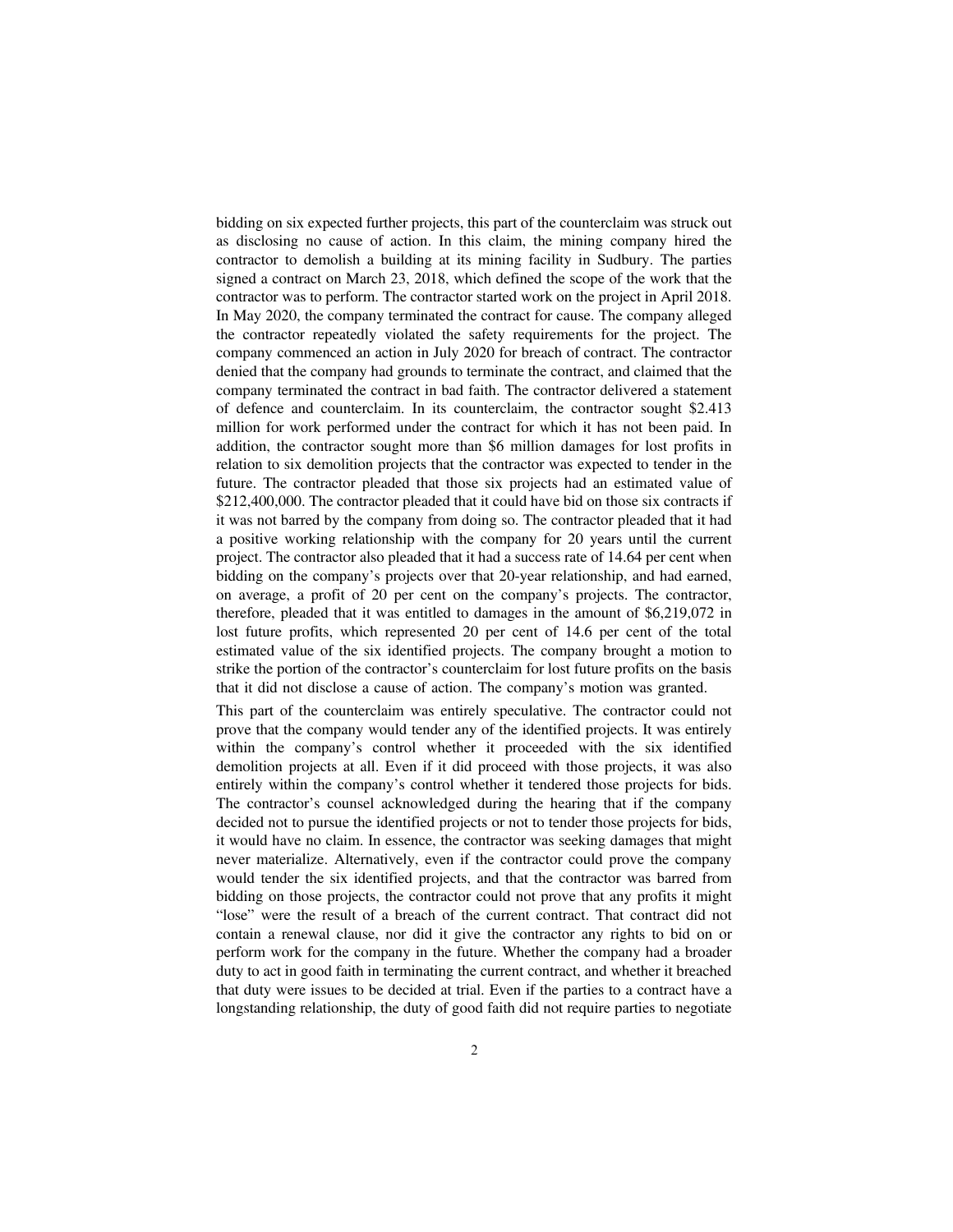new contracts when the contract between them did not contain an automatic renewal provision; Best Lifestyle v. Country of Simcoe, 2019 ONSC 6619 at paras. 80 — 84: Vale Canada Ltd. v. Priestly Demolition Inc. 2020 CarswellOnt 16985, 2020 ONSC 6763 (Ont. S.C.J.).

Contracts —Breach of Contract — Contractor — Delay — Liquidated Damages — Request for Additional Work - Responsibility for Delay on Main Contract Not Affected — Where the contractor was the successful bidder on a highway project, and the contract with the MTO contained a liquidated damages clause for delay caused by the contractor, the fact that the MTO made a request for additional line painting work did not affect the contractor's responsibility for delay on the main contract. In this case, the contractor was a full-service general contractor. In January 2016, the contractor successfully bid on a contract tender published by the Ontario Ministry of Transportation (MTO). The contractor agreed to perform road resurfacing work on a highway, including drainage, paving, grading, electrical work and the installation of an automated traffic-management system (ATMS). The total contract price was \$7,862,000, and the scheduled completion date was September 30, 2016. If the work was not completed on time, the contract allowed the MTO to charge \$5,000 in liquidated damages for each day beyond September 30, 2016. On September 29, 2016, MTO requested the contractor perform additional work in form of line painting. On October 24, 2016, the MTO cancelled the line painting work. The contractor submitted a request for an extension of time that was denied by the MTO. As of September 30, 2016, the contractor had not installed the permanent ATMS system. The MTO charged liquidated damages in the amount of \$370,000. The parties subsequently agreed line painting work, did to reduce the claim for liquidated damages to the amount of \$70,000. The contractor brought an application for payment of \$71,760 for breach of contract, and a declaration that MTO's claim for liquidated damages was unenforceable. The contractor's application was dismissed.

The issue of the additional work was entirely irrelevant to the question of delay responsibility. The additional work had no impact on the ATMS work, and therefore MTO did not cause a concurrent delay. The additional work had no bearing on the contract time calculations. The best evidence was that the contractor alone caused the delay in the completion of the ATMS work. There was no evidence that the MTO was concurrently responsible for this delay. The contract clearly and indisputably entitled the MTO to charge liquidated damages: Fermar Paving Limited v. MTO, 2020 ONSC 2603, 2020 CarswellOnt 5802 (Ont. S.C.J.). Dispute Resolution — Appeal From Arbitrator's Decision — Interpretation of

Contract in Context of Factual Matrix — Mixed Question of Fact and Law — Leave to Appeal Denied — Where the arbitrator awarded the subcontractor the profit associated with its increased costs on a construction project, and interest on this amount, and the general contractor sought leave to appeal those aspects of the award, the contractor's application was dismissed as interpreting the contractual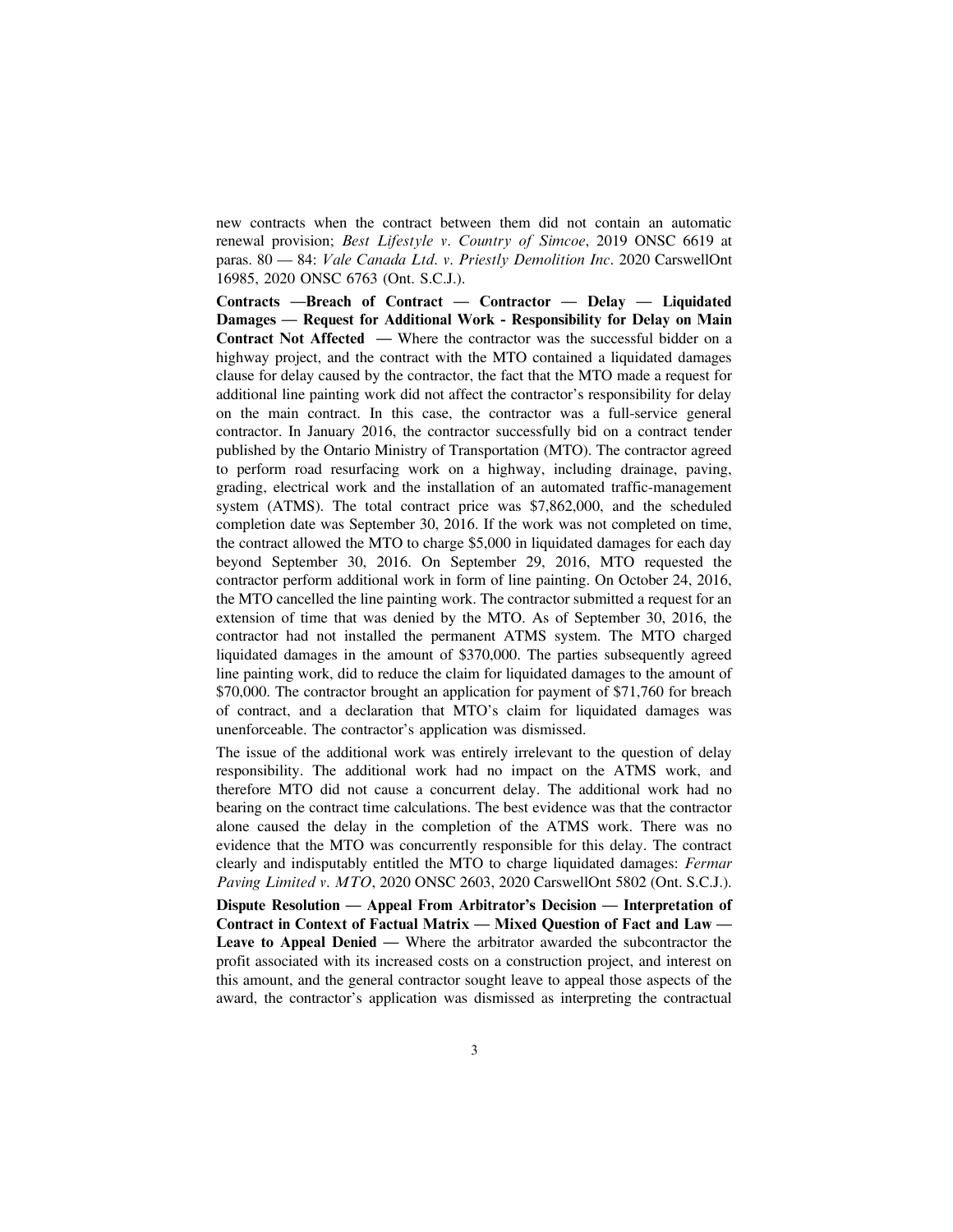provisions in the context of the factual matrix gave rise to questions of mixed fact and law, not of law alone. In this case, the general contractor hired the subcontractor to provide services relating to the mechanical, electrical, plumbing and fire protection part of the construction work required in the construction of a hospital. The subcontractor incurred significantly greater expenses than expected, but the contractor refused to reimburse the subcontractor for the increased cost of doing the work. The subcontractor pursued a contractual resolution of the dispute through arbitration. The arbitrator awarded the subcontractor the sum of \$11,996,964 for the increased cost of doing the work, \$1,439,872 for the profit associated with the increased cost, and interest on both amounts. The contractor took issue with the profit award, and the start dates for the interest. The contractor sought leave to appeal those aspects of the arbitrator's award. The contractor's application was dismissed.

Where the parties were not conducting themselves in accordance with the contractual terms, the interpretation of the contract required a consideration of the circumstances, namely a consideration of the factual matrix. Neither issue raised a question of law as required by s.  $45(2)$  of the *Arbitration Act, 1992*, S.S. 1992, c. A-24.1. In considering the interest question, the arbitrator referred to the appropriate contract provisions. He did not ignore them, and did not apply the wrong contractual terms. Rather, he interpreted and applied those terms, in the context of the factual matrix, as was necessary. Thus, the interest question was a question of mixed fact and law, not a question of law alone. Similarly, the profit award question required interpreting the contracts in the context of the factual matrix. Therefore, the profit award question was a question of mixed fact and law, not of law alone: Graham Design Builders LP v. Black & McDonald Ltd. 2019 CarswellSask 339, 2019 SKQB 161, 1 C.L.R. (5th) 108, [2019] S.J. No. 254 (Sask. Q.B.).

Construction Lien — Reference to Master — Motion for Summary Judgment — Master Having "Powers of a Judge" — Master to Release Report and Not Judgment — Where no judgment or reference report was issued prior to the motion before the master to enforce a settlement agreement or for summary judgment, the case was still before the master on a construction lien reference at the time of the motion, and in this situation, the master had "all the powers of a judge" to hear and decide the case. However, the master's decision was be released in a report, rather than a judgment. In this case, the moving party in a lien action sought to enforce a settlement made between itself and the.respondent party. The respondent claimed it had substantially complied with the settlement terms. The respondent made payments in installments, but did not complete the payments. The moving party moved to find that respondent was non-compliant, and to compel full payment. The respondent had not honoured the terms of the settlement. The moving party did not take advantage of respondent. Nothing prevented full payment by the respondent from taking place. The moving party's motion was granted; judgment was granted for \$611,061 less payments of \$325,000 already made. The respondent appealed from the judgment for the net total of \$286,061, granted on the motion whether